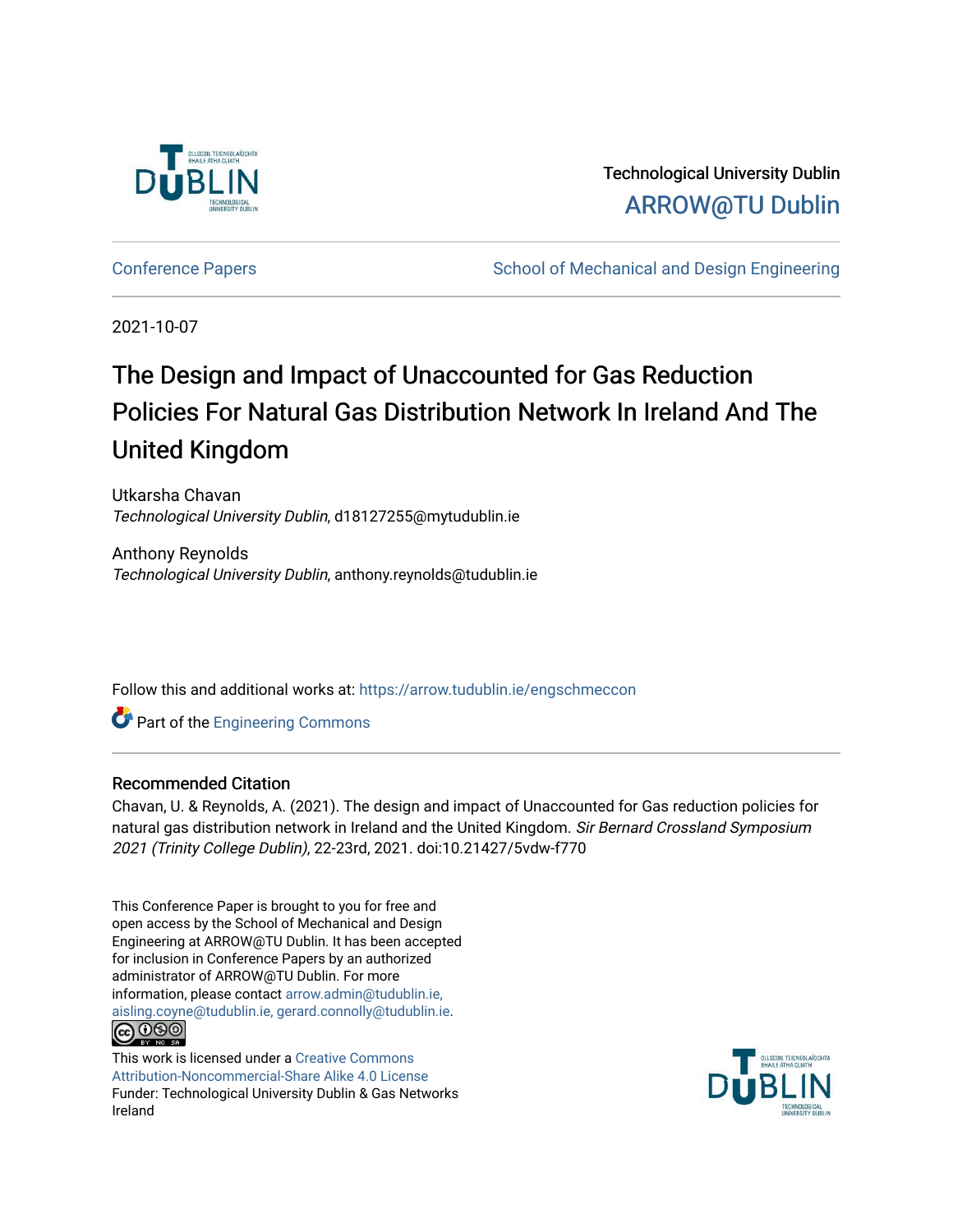## **The design and impact of Unaccounted for Gas reduction policies for natural gas distribution network in Ireland and the United Kingdom**

### **Utkarsha Chavan1,2 Dr Anthony Reynolds<sup>1</sup>**

*<sup>1</sup>Tecnological University Dublin, <sup>2</sup>Gas Networks Ireland*

### **Supervisor Dr Anthony Reynolds**

### **ABSTRACT**

Unaccounted for gas (UAG) is the challenge faced by the natural gas industry which has financial, environmental as well as safety implications. The regulators have the authority to control the extent of the financial costs that can be passed on to the end-users by the transporters and distributors to recover the cost of UAG. There has been action taken by the regulators in Ireland and the United Kingdom to reduce the amount of UAG, which is beneficial to end-users as well as transporters and distributors. This paper discusses the design of the UAG calculation methodology of the distribution network. It highlights the approach taken by the regulators to reduce UAG along with the observed UAG trends in the distribution network.

### **KEYWORDS**

Distribution network, Forecasting and reconciliation process, Natural gas, Unaccounted for gas (UAG)

### **1. INTRODUCTION**

Unaccounted for Gas (UAG) is a challenge faced by the natural gas industry, UAG does not have a standard definition. It can broadly be understood as the difference between gas entering the gas network and gas consumed (1). It is also recommended by Costello (2), it is not suitable to have a standard UAG value. As there is no standard definition and calculation method for UAG using a benchmark value is not sustainable (2). UAG is sometimes referred to as Lost and Unaccounted-for (LAUF) Gas (3). In the United Kingdom (UK), the transmission unaccounted for gas is mentioned as UAG whereas for the distribution unaccounted for gas is termed as unidentified gas (UIG) (4,5).

There are different causes of UAG. The main reasons behind the existence of UAG are pipe leakage (gas escaped from network to atmosphere) and measurement and accounting errors (Gas is in the network and not measured or gas used by end-user but not reported or measured accurately)(2).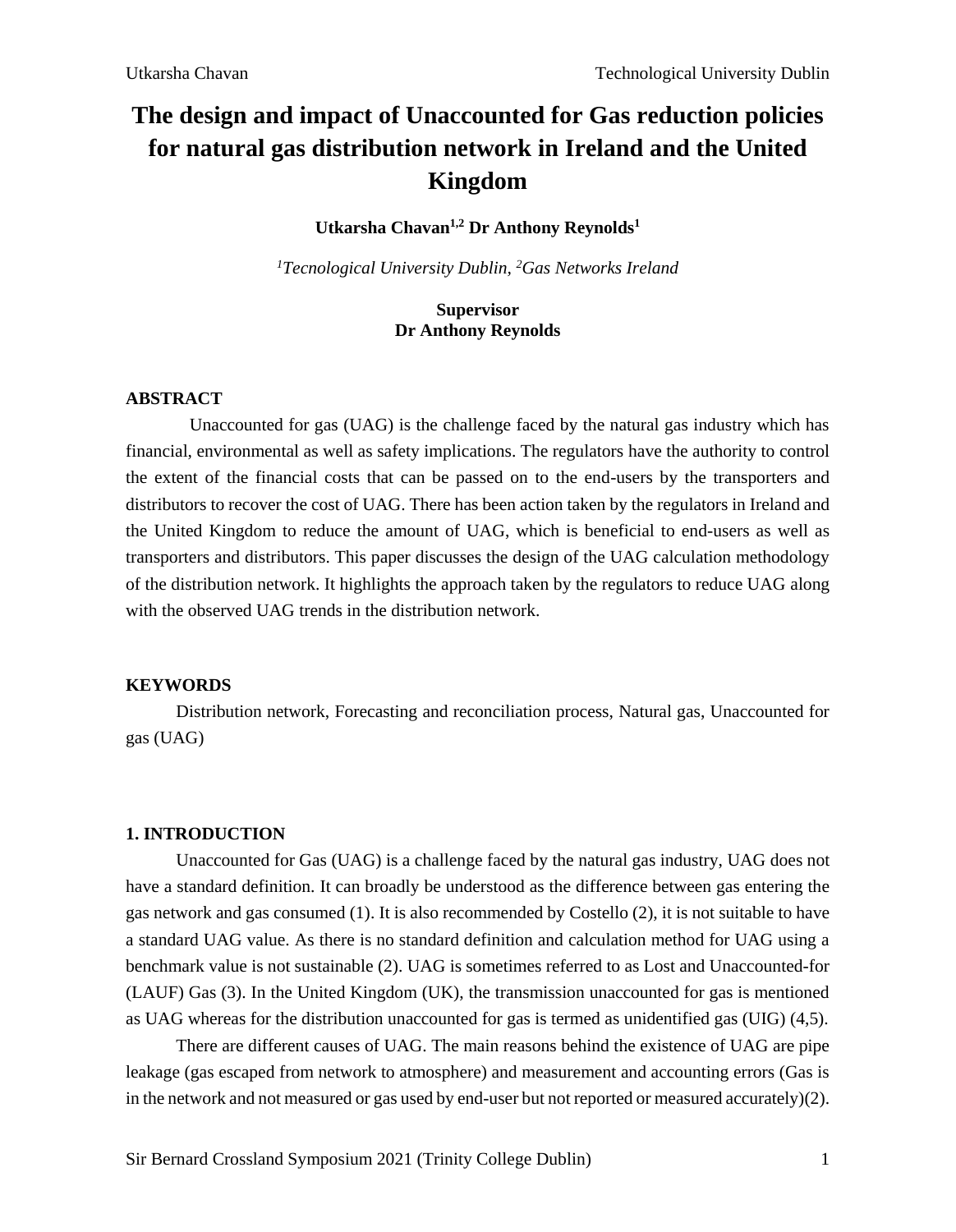There are three impacts of the UAG. First, the financial implication is due to the cost of lost gas along with the excess gas that is purchased to replace UAG. Second, the environmental impact due to higher concentrations of methane in natural gas leads to global warming. The third is the safety aspect due to the possibility of fire from leaked gas. Due to all these negative impacts, it is essential to reduce UAG.

The regulators can provide a hard target approach to tackle the issue of UAG (2). This approach penalises the gas transporter or distributor if the set target for UAG is not met. In absence of a set limit for UAG, all the cost of UAG is paid by the end-users, which is unjust (6). By providing the set target allowance, regulators limit the portion of UAG that is recovered from end-users and excess is paid by the transporters or distributors. This is a financial incentive for the transporters and distributors. The reduction in UAG helps the gas industry by lowering the prices for transporters, distributors as well as end-users.

The natural gas network is divided into two types based on operating pressure, which are transmission and distribution networks. The transmission pipeline operating pressure is greater than 16 bar(g) whereas the distribution pipeline is operated below 16 bar(g). Due to the higher pressures, end-users that are supplied through transmission pipelines are large consumers that either require or can operate at higher such as power stations. The smaller end-users such as households are supplied through a distribution network. The operational methodology and compliances for transmission and distribution networks are different, which leads to a different amount of UAG in the network. Some examples of this is that gas consumed by end-users at transmission network is measured and reported daily, in contrast, distribution network end-users gas measurement requirement is once a month or two months depending on the billing period. This results in a detailed dataset for transmission network is available but comparable dataset for distribution network is not available. Due to a large number of end-users, the problem of missing data and accuracy becomes an issue for the distribution network dataset.

In this paper, both the UAG reduction approach and the UAG calculation method employed in Ireland and the UK for the distribution gas network are analysed.

### **2. METHODOLOGY**

The value of UAG can be the total amount of UAG or percentage UAG, which is defined as the ratio of UAG to the total gas injected into a network. The total UAG values vary for each calculation period which depends on the total gas input. The use of percentage UAG provides the relative value which does not depend on the gas input of the calculation period. Hence, for analysis of UAG, it is more appropriate to consider the percentage UAG.

The regulators in Ireland and the UK are the Commission for Regulation of Utilities (CRU) and the Office of Gas and Electricity Markets (OFGEM), respectively. As mentioned earlier, in the UK gas distribution network UAG is termed as UIG. Henceforth, distribution UAG and UIG are referred to as UAG. The detailed process of calculation of UAG and the UAG allowance policies undertaken by CRU and OFGEM are discussed in the following sections.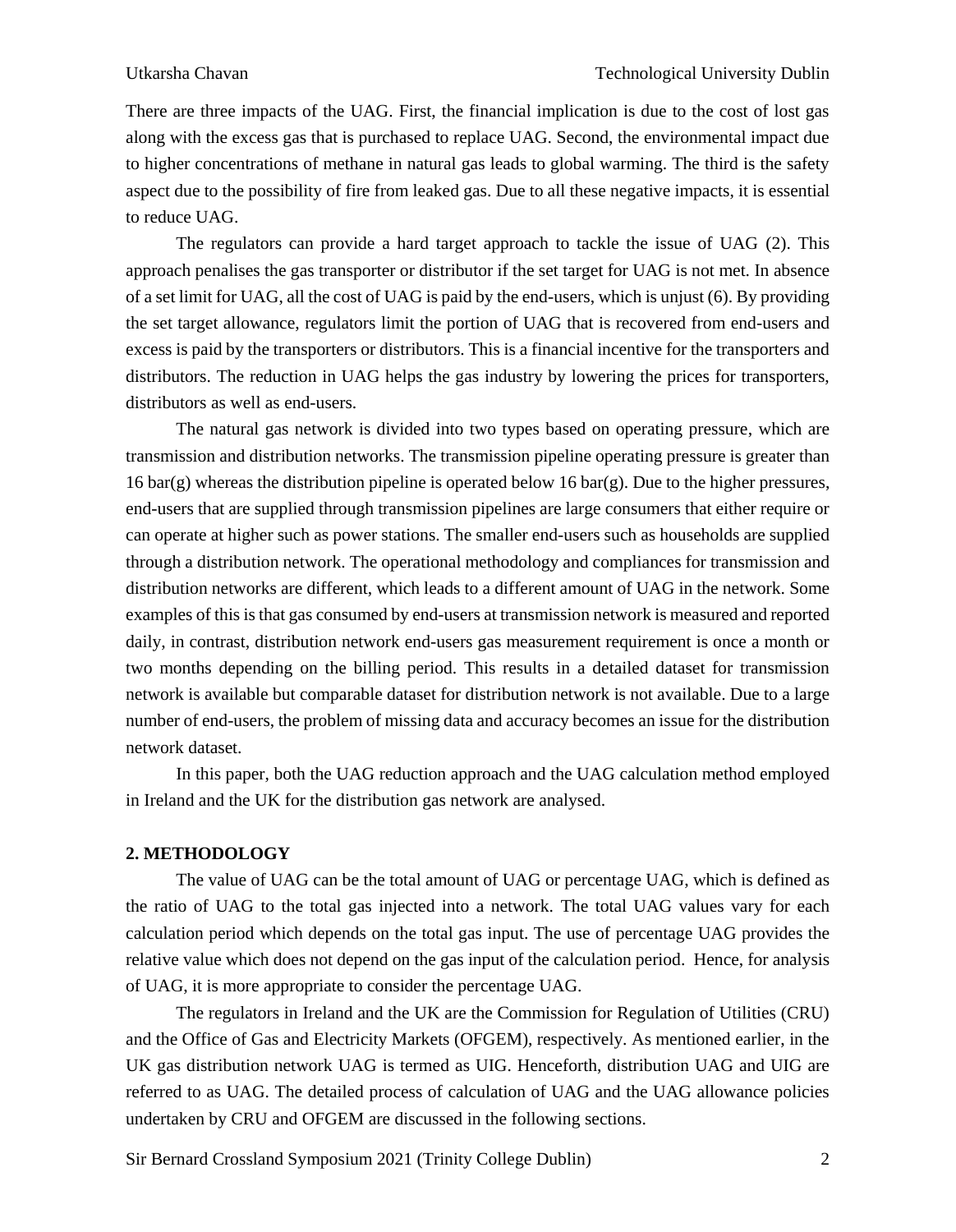### **2.1 UAG Calculation Method**

The UAG is explained using a simple black box concept as shown in Fig. 1. (1,7)



**Figure 1: UAG Black Box Concept**

The gas input is the measured amount of gas that enters the network. The gas output is the measured amount of gas that is used by either end-users or the transporter and distributors to operate the gas network, which is commonly known as own-use-gas (OUG). The difference between this gas input and output is the UAG.

For the gas distribution network, the following formula is used to calculate the total UAG, as given in Eqn. 1(2)

$$
Total UAG = R - D - Adjustments
$$
\n(1)

where  $R$  is the amount of gas injected into the distribution network,  $D$  is the amount of gas used by end-users and Adjustment is the umbrella term used to include the gas measured or recovered as part of reconciliation processes and OUG.

A pressure reduction process is required before the injection of gas into the distribution network from the transmission network. Due to operational requirements and safety reasons, the gas is always measured at the injection point. The sum of gas measured at the injection point over the UAG calculation is D. The sum of all the gas consumed by end-users across the calculation period is called R. This is the gas consumption that is paid for by the end-users. End-users pay for the gas based on meter readings and in absence of the meter readings a forecasting and reconciliation process takes place.

The forecasting and reconciliation process is important in distribution network operations as the domestic gas meters may not be read for each billing cycle (typically every two months). These meters without the reads are assigned with the forecasted meter reads based on the history of the meters individually (8). This forecasted value is corrected after the meter read is provided at the later date. The difference between the actual meter read and the forecasted value is referred to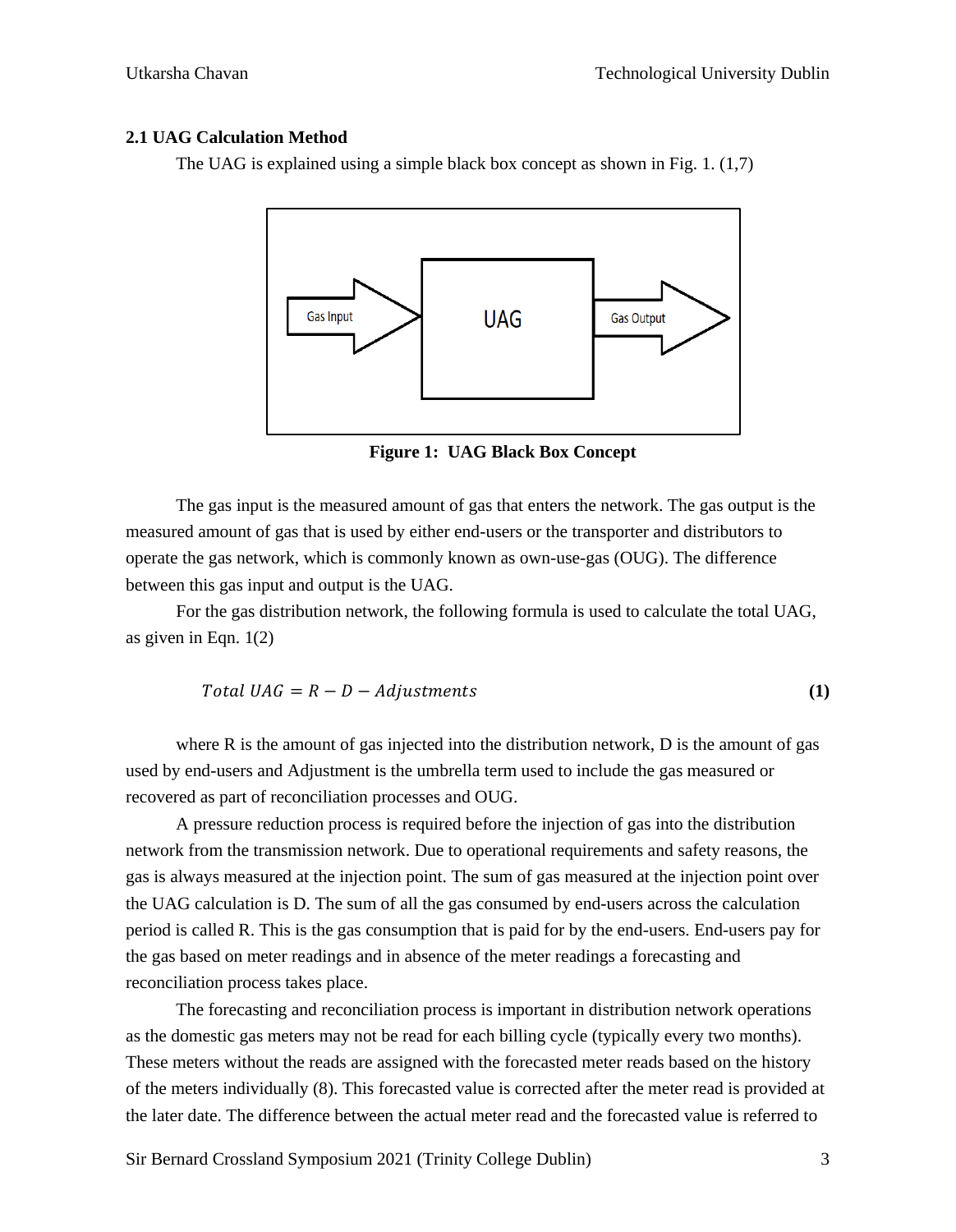as the reconciliation value for the individual meter. The total amount of reconciliation is the sum of all the reconciliation values for the UAG calculation period. This reconciliation process is a daily process and is part of the operation of gas distributors.

### **2.2 UAG Allowance Policy**

The CRU and OFGEM both opted for the hard target approach. A hard target approach is an approach taken by regulators which provide penalise the transporters and distributors if the set target is not achieved. It is in contrast with a soft approach where the transporters and distributors are rewarded when they reach the set target. The regulators set the UAG allowance as a percentage UAG. This percentage is calculated based on the total input amount of gas into the gas network. The total cost of UAG is not passed to end-users. The transporters and distributors can recover the cost of UAG allowance from end-users and excess UAG costs are born by transporters and distributors as a penalty.

CRU set a decreasing UAG allowance for Ireland. They set the UAG allowance at 0.95% for the year 2017-2018, which is decreasing by 0.05% each year until the year 2020-2021 (9). The UAG allowance for the UK was set at a fixed value of 2% by OFGEM in 2018 (10).

### **3. RESULTS AND DISCUSSION**

The analysis of the distribution UAG shows that the regulators have taken proactive steps by setting up reasonable UAG allowance hard targets. There is a difference between the UAG allowance value in Ireland and UK.

Gas Network Ireland (GNI) operates a transmission and distribution network in Ireland. The monetary impact of excess UAG is borne by GNI. The trend of reducing UAG is observed in the annual percentage UAG as shown in Fig 2 even if the percentage UAG still exceeds the CRU set UAG allowance. Starting from 1.56% in 2015, GNI reduced UAG below 1% for the years 2018 and 2019 (11).



**Figure 2: Annual Percentage UAG for Ireland** (11)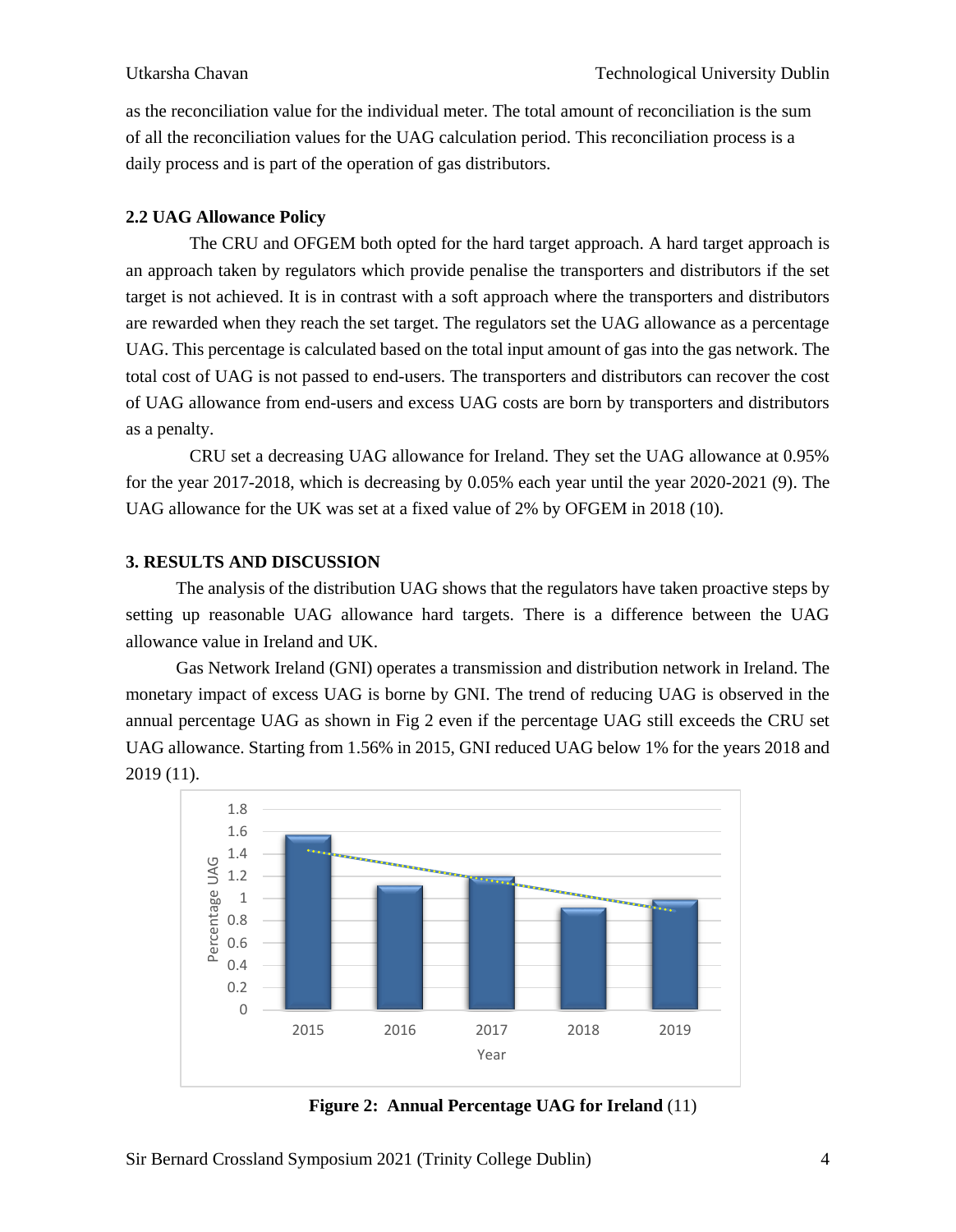Xoserve is the central data system provider for the UK. The data for UAG is published as part of their UIG taskforce update. Fig 3 is extracted from the update of January 2020 providing the monthly percentage UAG values. In this figure, the trend of reducing the monthly percentage UIG is observed. The unexpected monthly percentage UAG values are also justified. The reasons provided in the figure are the change in methodology, which impacts the UAG calculation process.



**Figure 3: Annual Percentage UAG/UIG for UK** (5)

In both Ireland and UK, the percentage UAG value still exceeds the set UAG allowance target but a general positive trend of reduction is observed. This is possible due to the targeted effort by distributors such as GNI which organised the UAG workgroups or task force through which constant monitoring of UAG is done. Efforts are also made by this task force to reduce the UAG to the set UAG allowance.

### **4. CONCLUSIONS**

UAG in a distribution network is partly due to the UAG calculation methodology. It also highlights that the change in calculation method or process impacts UAG as shown in the case of the UK. This work also provides evidence that benchmarking of UAG is not feasible as the UAG allowance can be considered as a benchmark and the regulators opted for different values. This is due to the difference in UAG calculation methodology, forecasting, and reconciliation process, linepack. UAG can be best compared to the historical values of the same transporter or distributor if there is no change in calculation methodology and process.

The value of UAG can either be positive or negative but never be zero this is due to the calculation method, absence of actual meter reads for the calculation period, gas leakage during the time required to identify and stop the leakage, theft, and unnoticed losses in pipeline line-pack.